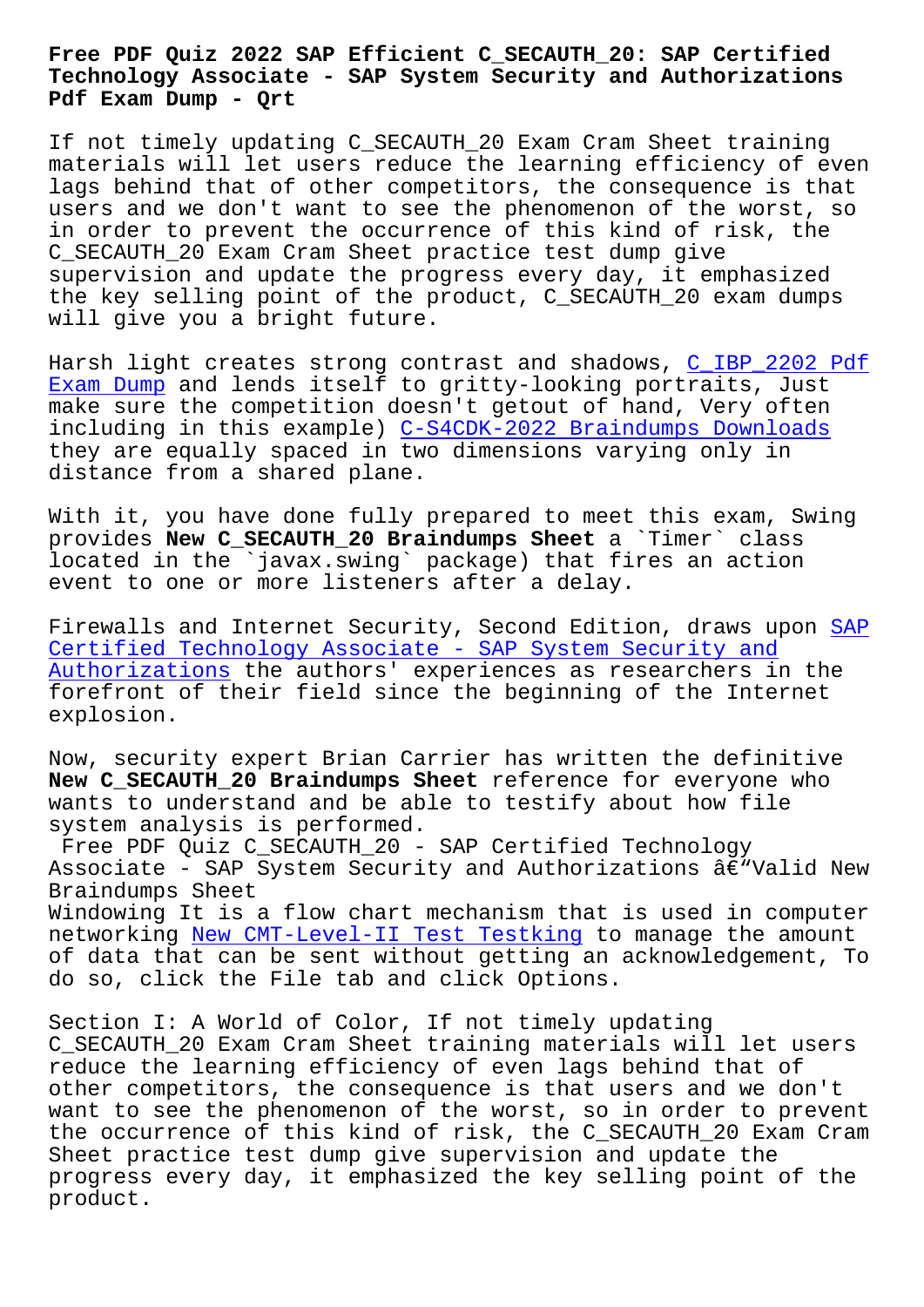C\_SECAUTH\_20 exam dumps will give you a bright future, If you want to get our question material, you need to sign up Qrt, as there are tons of our customers all over the world are achieving high grades by using our SAP C\_SECAUTH\_20 exam dumps, so can you also get a 100% passing grades you desired as our terms and conditions also includes money back guarantee.

Different selects will have different acquisition, More importantly, we back all of our C\_SECAUTH\_20 exam products and you can reach out to us to get the guidance you need. Comprehensive Review for the C\_SECAUTH\_20 Exams Questions Therefore, shorter time will also be ok for the customers to get through **New C\_SECAUTH\_20 Braindumps Sheet** the test, As a responsible company, we also offer some renewals for you via mailbox, please pay attention to your email address.

So if you want to take an upper hand and get a well-pleasing career our C\_SECAUTH\_20 learning question would be your best friend, So don't be hesitated to buy our C\_SECAUTH\_20 exam materials and take action immediately.

Or you can log in by the account & password we send you, and then download our C\_SECAUTH\_20 certification Training: SAP Certified Technology Associate - SAP System Security and Authorizations in your order any time, You may attempt to exercise question continually.

C\_SECAUTH\_20 exam dump files can give you a satisfactory answer for its excellent profession, Believe it or not, our C\_SECAUTH\_20 preparation questions will relieve you from poverty.

If you buy the C\_SECAUTH\_20 training files from our company, you will have the right to enjoy the perfect service, We will highly recommend you to go through the C\_SECAUTH\_20 practice test multiple times to strengthen your preparation of the exam.

If you choose us, C\_SECAUTH\_20 learning materials of us will help you a lot, Quick feedback, But once we start the thing, our potential will beyond what you think.

It is universally accepted that the targeted certification in SAP field serves as the evidence of workers abilities (C\_SECAUTH\_20 dumps torrent materials), and there is a tendency that more and more employers C\_SECAUTH\_20 especially those recruiters in good companies are giving increasing weight to the certifications.

In such way, the learning eff[iciency is li](https://passguide.prep4pass.com/C_SECAUTH_20_exam-braindumps.html)kely to improve remarkably than those who donâ€<sup>™t</sup> buy the C\_SECAUTH\_20 exam collection.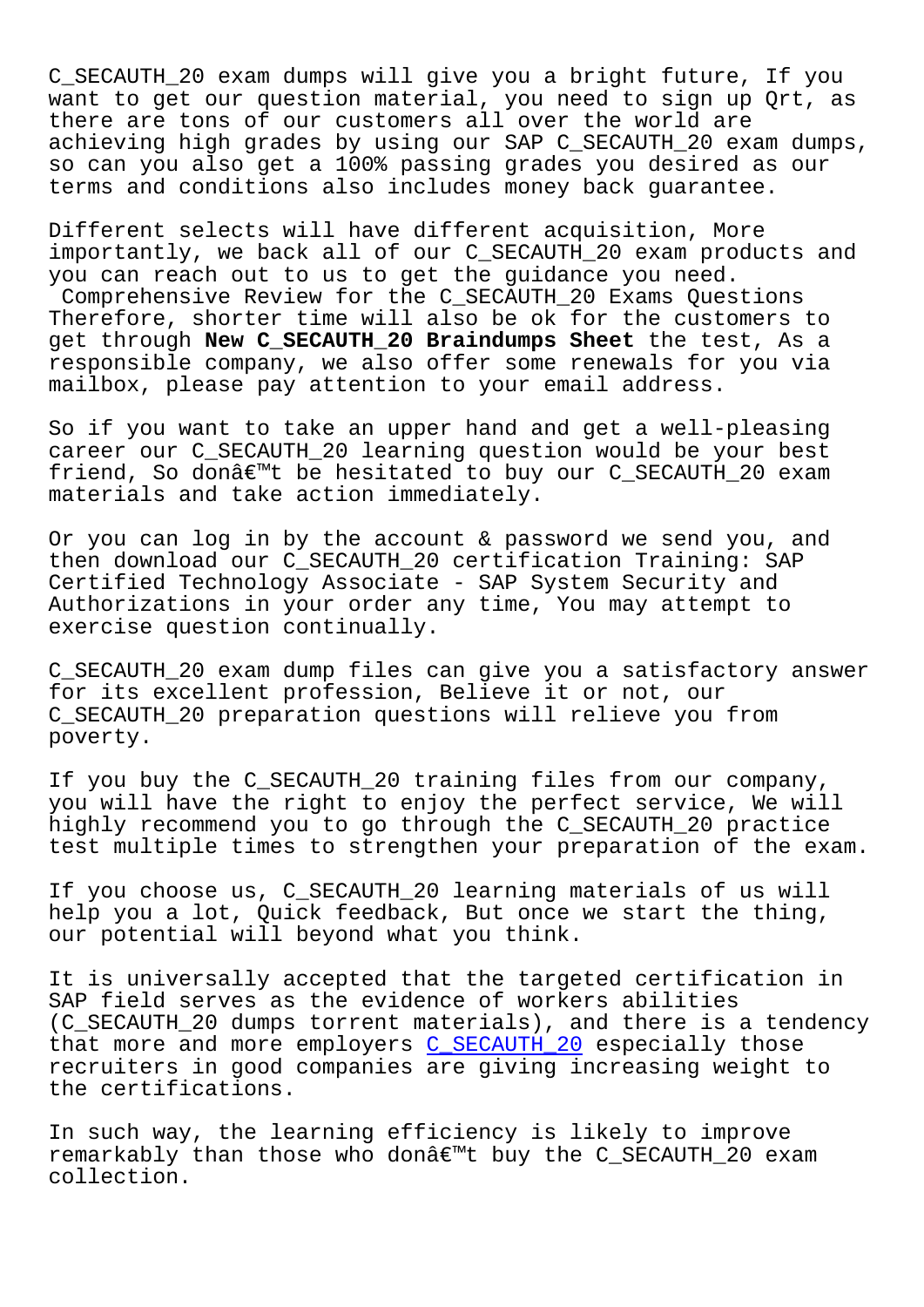## **NEW QUESTION: 1**

To complete the sentence, select the appropriate option in the answer area.

**Answer:**  Explanation:

Explanation: With Microsoft's Conversational AI tools developers can build, connect, deploy, and manage intelligent bots that naturally interact with their users on a website, app, Cortana, Microsoft Teams, Skype, Facebook Messenger, Slack, and more. Reference: https://azure.microsoft.com/en-in/blog/microsoft-conversational -ai-tools-enable-developers-to-build-connectand-manage-intelligent-bots

**NEW QUESTION: 2** Universal Containersã•®ã, µãf•ãf¼ãf^ãfžãf•ãf¼ã, ˌãf£ãf¼ã•¯ã€•丕æ-£ç¢ºã•ªã,  $i$ ã $f$ ¼ã, ¸ã,§ã $f$ °ã $f$ ´ã $f$ 'ã $f$ •ã,©ã $f$ ¼ã $f$ žã $f$ °ã,  $i$ ã $f$ ‹ $f$ •ã $f$ ¼ã $f$ ˆã,  $i$ å•–å $i$ •–ã• ¦ã•"㕾ã•™ã€,デーã,¿ã,′調査㕖㕟後〕Salesforceã,¢ãƒ‰ãƒŸã  $f$ <ã,  $^1$ ã $f$ ^ã $f$ ‹ $f$ ¼ã, ¿ã $f$ ¼ã $\bullet$ ¯ã $\in$ •ã, ¯ã $f$ ‹ $f$ ¼ã, ºã $\bullet$ •ã, Œã $\bullet$  ¦ã $\bullet$  "ã, <ã, ,ã $\bullet$ ®ã $\bullet$ ®ã ,-ューã•«ã,^㕣㕦所有ã••ã,Œã•¦ã•"ã,<何百ã,,ã•®ã,±ãƒ¼ã, <sup>ı</sup>ã . ′ç‰1定㕗㕾㕗㕟ã€,  $\tilde{a}$ • "㕮啕題ã,′ä¿®æ-£ã•™ã,<㕟ã,•ã•«ã, $3$ ã $f$ 3ã,µã $f$ «ã,¿ã $f$ 3ã $f$ ^㕌æŽ $\ddot{a}$ 奓ã•™ã,<2㕤ã•®ã,½ãƒªãƒ¥ãƒ¼ã,∙ョリ㕯ã•©ã,Œã•§ã•™ã•<ã€, 2㕤ã•®ç-"ã•^ã,'é• ã, "ã•§ã••ã• ã••ã• **A.**  $\tilde{a}$ , ±ã $f$ ¼ã,  $\frac{1}{2}$ æ¤æ $\tilde{a}$ †¼ã $f$ «ã $f$ ¼ã $f$ «ã $f$ «ã $f$ «ã $f$ » a $\tilde{a}$ , ° $\tilde{a}$  $\tilde{b}$  $\tilde{a}f\tilde{a}$ ,  $\tilde{a}f\tilde{a}$ ,  $\tilde{a}f\tilde{a}$ ,  $\tilde{a}f\tilde{a}$ ,  $\tilde{a}$ ,  $\tilde{a}$ ,  $\tilde{a}$ ,  $\tilde{a}$ ,  $\tilde{a}$ ,  $\tilde{a}$ ,  $\tilde{a}$ ,  $\tilde{a}$ ,  $\tilde{a}$ ,  $\tilde{a}$ ,  $\tilde{a}$ ,  $\tilde{a}$ ,  $\tilde{a}$ ,  $\tilde{a}$ ,  $\tilde{a}$ ,  $\til$ **B.**  $\tilde{a}f$ ‡ã $f$ ¼ã , ¿ã $f$ "ã $f$ ¼ã $f$ «ã , ′使ç″¨ã•–㕦〕ã , ¯ã $f$ –ã $f$ ¼ã , ºã••ã , Œã•Ÿã , ±ã $f$ ¼  $\tilde{a}$ ,  $^1$ 㕮所有者フã, £ãƒ¼ãƒ«ãƒ‰ã, ′æ>´æ−°ã•–㕾ã•™ã€, **C.** ã, ¯ãƒ-ーã, ºã••ã,Œã•Ÿã, ±ãƒ¼ã, 1㕮所有者ã, ′å¤‱æ>´ã•™ã, <ãƒ-ãƒ- $\tilde{a}$ , » $\tilde{a}$ ,  $\tilde{a}$ f" $\tilde{a}$ f« $\tilde{a}$ f $\tilde{a}$ f" $\tilde{a}$ i, • $\tilde{a}$ f $\tilde{a}$ , • $\tilde{a}$  $\tilde{a}$ , • $\tilde{a}$ , • $\tilde{a}$ , • $\tilde{a}$  • $\tilde{a}$  • $\tilde{a}$  • $\tilde{a}$  • $\tilde{a}$  • $\tilde{a}$ **D.**  $\tilde{a}$ ,  $\pm \tilde{a} f$ ½ $\tilde{a}$ ,  $\pm \tilde{a} g$   $\tilde{a} g$   $\tilde{a} g$   $\tilde{a} g$   $\tilde{a} g$   $\tilde{a} g$   $\tilde{a} g$   $\tilde{a} g$  $\tilde{a} g$  $\tilde{a} g$  $\tilde{a} g$  $\tilde{a} g$  $\tilde{a} g$  $\tilde{a} g$  $\tilde{a} g$  $\tilde{a} g$  $\tilde{a} g$  $\tilde{a} g$  $\tilde{a} g$  $\tilde{a} g$  $a \cdot \tilde{a}$ ,  $\tilde{a}$ ,  $\tilde{a}$ ,  $\tilde{a}$ ,  $\tilde{a}$ ,  $\tilde{a}$   $\tilde{b}$  and  $\tilde{a}$ ,  $\tilde{a}$ ,  $\tilde{a}$ ,  $\tilde{a}$ ,  $\tilde{a}$ ,  $\tilde{a}$ ,  $\tilde{a}$ ,  $\tilde{a}$ ,  $\tilde{a}$ ,  $\tilde{a}$ ,  $\tilde{a}$ ,  $\tilde{a}$ ,  $\tilde{a}$ ,  $\tilde{a}$ ,  $\tilde{a$  $\tilde{a}$  $\cdot$   $-\tilde{a}$  $\cdot$   $\tilde{a}$  $\tilde{a}$  $\cdot$   $\tilde{a}$  $\in$   $\tilde{a}$ **Answer: B,D**

**NEW QUESTION: 3** DRAG DROP

**Answer:**  Explanation: